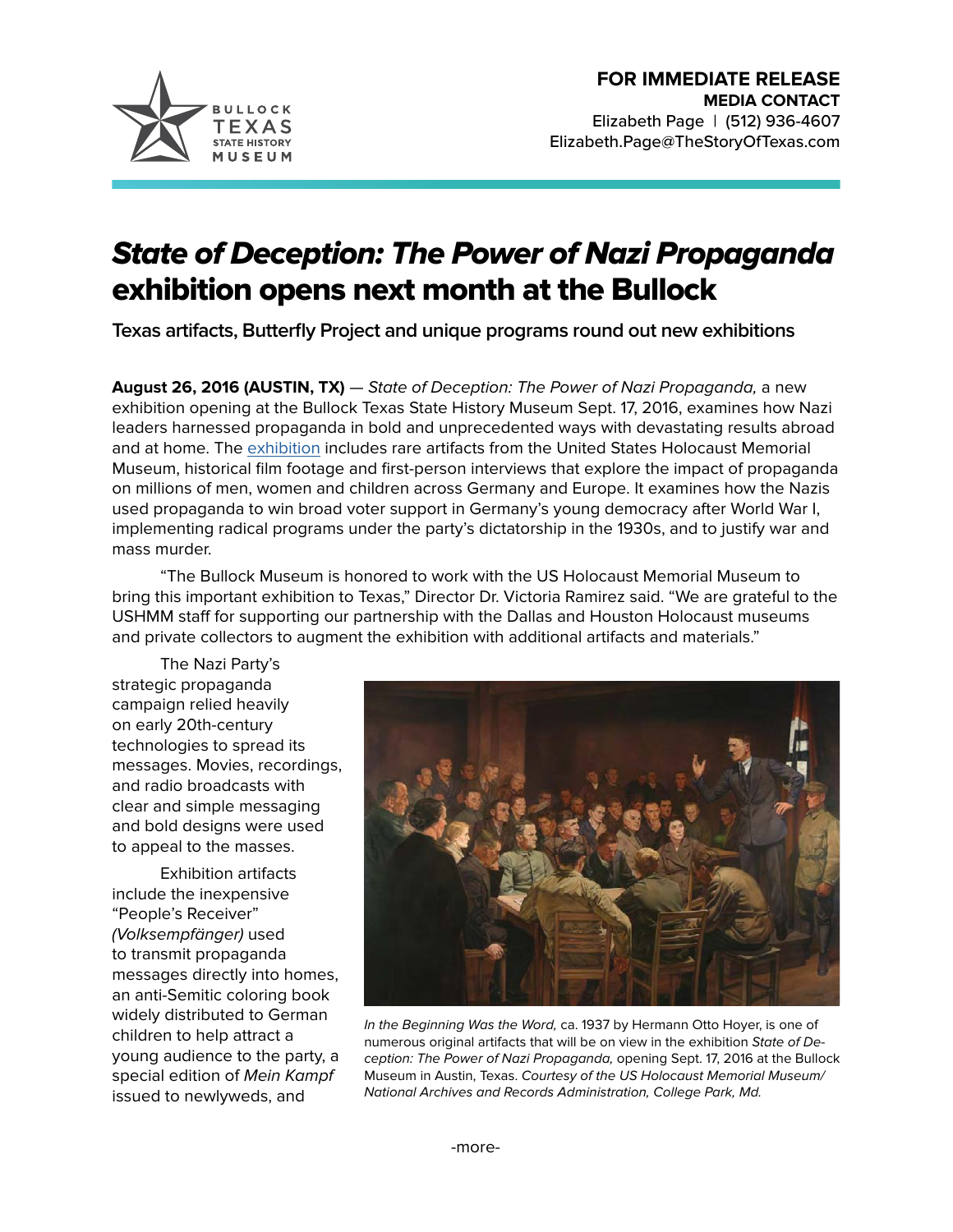

The Butterfly Project, a large-scale art installation initiated by the Bullock Museum, will be installed Sept. 11, 2016 at the museum and will be comprised of thousands of uniquely beautiful butterflies made by children from throughout Texas.

various propaganda posters.

"We're excited to bring this timely exhibition and programming to Texas," Dr. Steven Luckert, curator of the USHMM's State of Deception traveling exhibition said. "Today we are constantly bombarded by messages of all types. We need to learn how to critically evaluate the information we receive, and learning about the past can help us do so."

Bullock Museum staff conducted research and identified additional rare artifacts, photographs and documents from Texas lenders, as well as first-person narratives, to complement the USHMM exhibition.

Artifacts that show the use of various media to spread the Nazi Party's message include movie, Jud Süss, considered one of the most anti-Semitic films of all time; an edition of Der Stürmer, the

weekly German-language tabloid best known for its effective anti-Semitic caricatures; a textbook, The Jewish Question in Classroom Teaching, which taught the Nazi ideology to school children; and many others.

When visitors enter the museum, they will see a large-scale art installation, called the Butterfly Project, which will display thousands of unique and beautiful paper butterflies suspended in the museum's lobby. This [project i](http://www.thestoryoftexas.com/visit/exhibits/the-butterfly-project)nitiated by the Bullock Museum with St. Edwards University will be installed Sept. 11, 2016, and features butterflies created by children from every corner of Texas who were inspired by the poem The Butterfly, written in 1942 by a young man imprisoned in Terezin, Germany. The butterflies represent endurance, change, hope, and life.

"We want to encourage Texans of all ages, but especially young people, to take a stand against intolerance," Ramirez said. "The Butterfly Project offers children a creative way to express themselves and their opinions of the world."

To accompany State of Deception, the Bullock Museum also has curated a [companion](http://www.thestoryoftexas.com/visit/exhibits/state-of-deception#homefront)  [exhibition,](http://www.thestoryoftexas.com/visit/exhibits/state-of-deception#homefront) On the Texas Homefront, which examines the consequences of Nazi propaganda in Texas. Original artifacts, news articles, editorial cartoons, historical film footage, artwork and firstperson narratives offer a new perspective on how propaganda was used in Texas during the first part of the 20th century.

Visitors will see original artwork from a Dallas Morning News editorial cartoon that shows what Texans were reading in their newspapers. Oral history clips of those placed in Texas internment camps document how the United States reacted to perceived threats of internal espionage during the war by incarcerating its own population. Other audio clips will show the emotional reactions of Texans stationed in Europe who were among the first US troops to arrive and liberate survivors from German concentration camps.

First Lady Eleanor Roosevelt's handwritten notes on the preamble to the Universal Declaration of Human Rights, the milestone document in the history of human rights that resulted in part from experiences during WWII, is also featured in a document on loan from the Franklin D. Roosevelt Presidential Library in New York.

"On the Texas Homefront answers the question that many people have about Nazi-era